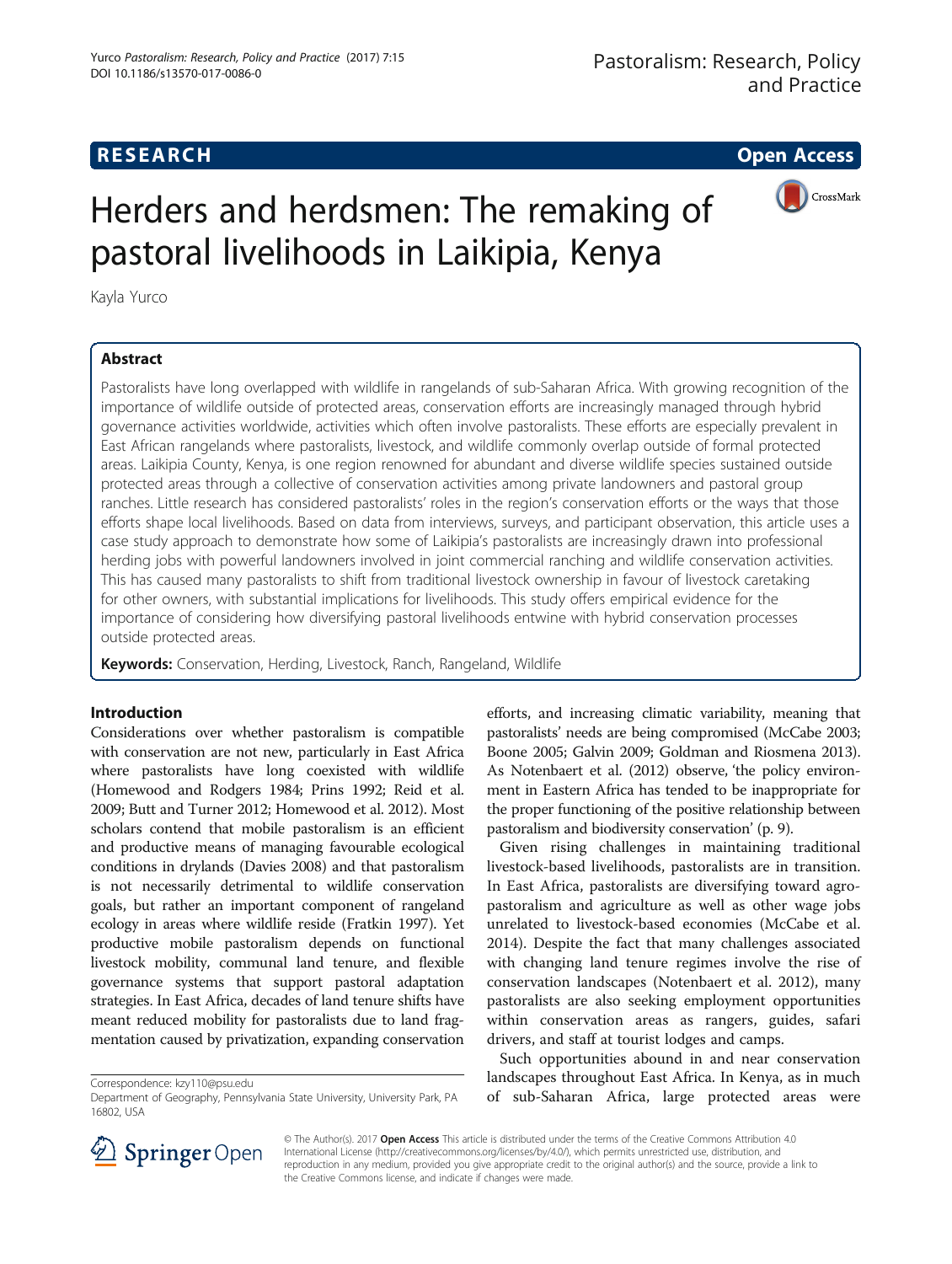established over the last century in regions previously used by pastoralists as grazing areas (Butt et al. [2009](#page-9-0)), first as game reserves and then as national parks. More recently, following worldwide conservation shifts, there has been a substantial increase in conservation efforts beyond protected area boundaries where communities reside, work, and use resources (Bray and Velázquez [2009](#page-9-0); King [2009](#page-10-0)). Given high incidences of wildlife on private land (Kabiri [2010](#page-10-0)), conservationists have placed special emphasis on rangelands in East Africa outside of protected areas traditionally utilized by pastoralists for grazing (Young et al. [2005;](#page-10-0) Wambuguh [2007\)](#page-10-0). Such conservation efforts frequently take the form of communitybased conservation programmes, conservancies, or wildlife sanctuaries in communal lands (Goldman [2003](#page-10-0); Igoe and Croucher [2007;](#page-10-0) Greiner [2012;](#page-10-0) Noe and Kangalawe [2015\)](#page-10-0), often in or near pastoral group ranches, with many pastoralists seeking opportunities for income generation. These programmes have been celebrated and critiqued for attempting 'win-win' solutions of conservation and development.

Given this history, much of the literature on the conservation-pastoralism nexus involves specific conservation projects or discrete programmes that overlap with pastoral communities or grazing areas. These studies often consider benefits and costs to communities, attitudes toward wildlife, or property rights issues associated with wildlife conservation areas (Norton-Griffiths [1996](#page-10-0)). A recurring issue is the failure of many conservation efforts to incorporate pastoralists' local (or traditional) knowledge for participatory management. Goldman ([2003](#page-10-0)), for example, discusses the ways in which conservation administrative efforts of Wildlife Management Areas in Tanzania favourably describe 'indigenous knowledge' yet ignore that knowledge in practice, actually prohibiting community involvement rather than encouraging participatory efforts (p. 854). Challenges involving the politics of inclusion for indigenous versus scientific knowledge are not unique to pastoralists (Agrawal [1995](#page-9-0)). But these challenges may be amplified for pastoralists who move frequently, engage simultaneously with multiple forms of conservation, and interact with multiple administrative units in multiple spaces.

With some exceptions that demonstrate how pastoralists interact differently with various types of conservation areas in the same landscapes (e.g. Butt [2011\)](#page-9-0), little scholarship has considered how hybrid forms of conservation involving varied land users and land managers shape pastoral livelihoods. Hybrid governance efforts among the state, local communities, corporations, and other partners like non-governmental organizations (NGOs) are not new (Lemos and Agrawal [2006](#page-10-0)), but attention to hybrid forms of conservation governance is still needed (Armitage et al. [2012](#page-9-0)). Hybrid governance 'may hold promise' in remedying traditional, state-based conservation approaches, but their outcomes must be considered cautiously (Armitage et al. [2012](#page-9-0), p. 253). This is especially true for pastoral regions where the range and variety of governance efforts are continually expanding and shifting (Cleaver et al. [2013](#page-10-0)).

One region where pastoralists contend with markedly diverse governance efforts related to conservation is Laikipia County of central Kenya. This region is celebrated for its abundant and diverse wildlife populations that are maintained entirely outside of formal protected areas like national parks or game reserves. Instead, wildlife populations are supported across a range of independently managed land parcels which include pastoralists' community group ranches, private commercial livestock ranches, private conservancies frequented by tourists, and research centres. While some pastoralists maintain traditional livestock-based livelihoods in community group ranches, others are increasingly being drawn into employment opportunities associated with conservation efforts in privately managed properties. As one important example, many pastoralists seek work as hired herders on private lands. This study considers the trend toward hired herding labour in Laikipia, how the trend is connected to the region's conservation efforts, and related shifts in pastoral livelihoods.

## Background

Present-day land management in Laikipia is rooted in colonial-era land distribution practices (Morgan [1963](#page-10-0)) when British settlers expanded cattle ranching and agriculture in the region. In so doing, local resource control was significantly restricted and pastoralist and agricultural groups were disenfranchised or at times relocated into reserves. Land tenure challenges in Kenya's group ranches since their creation in the 1970s have been detailed extensively elsewhere, including trends toward privatization and sub-division (Galaty [1994;](#page-10-0) Mwangi [2007](#page-10-0); Western et al. [2009;](#page-10-0) Waller [2012\)](#page-10-0). Community members in Laikipia face similar land tenure challenges as other pastoralists in Kenya. Specifically, there are tensions between efforts to retain customary practices for communal governance and efforts to follow trends toward land privatization (Kaye-Zwiebel and King [2014](#page-10-0)).

The history of ethnic groups and the make-up of past and present group ranches in Laikipia are complex. For the Maasai who constitute many of the region's group ranches, it is generally recognized that the region's Laikipiak Maasai, Mukogodo hunter-gatherers, and other neighbours developed into present-day pastoralists who now label themselves Maasai (Galaty [1993](#page-10-0); Cronk [2004](#page-10-0)). The region also includes Turkana, Samburu, and other pastoralist groups. Landowners and managers of other properties, including commercial ranches and private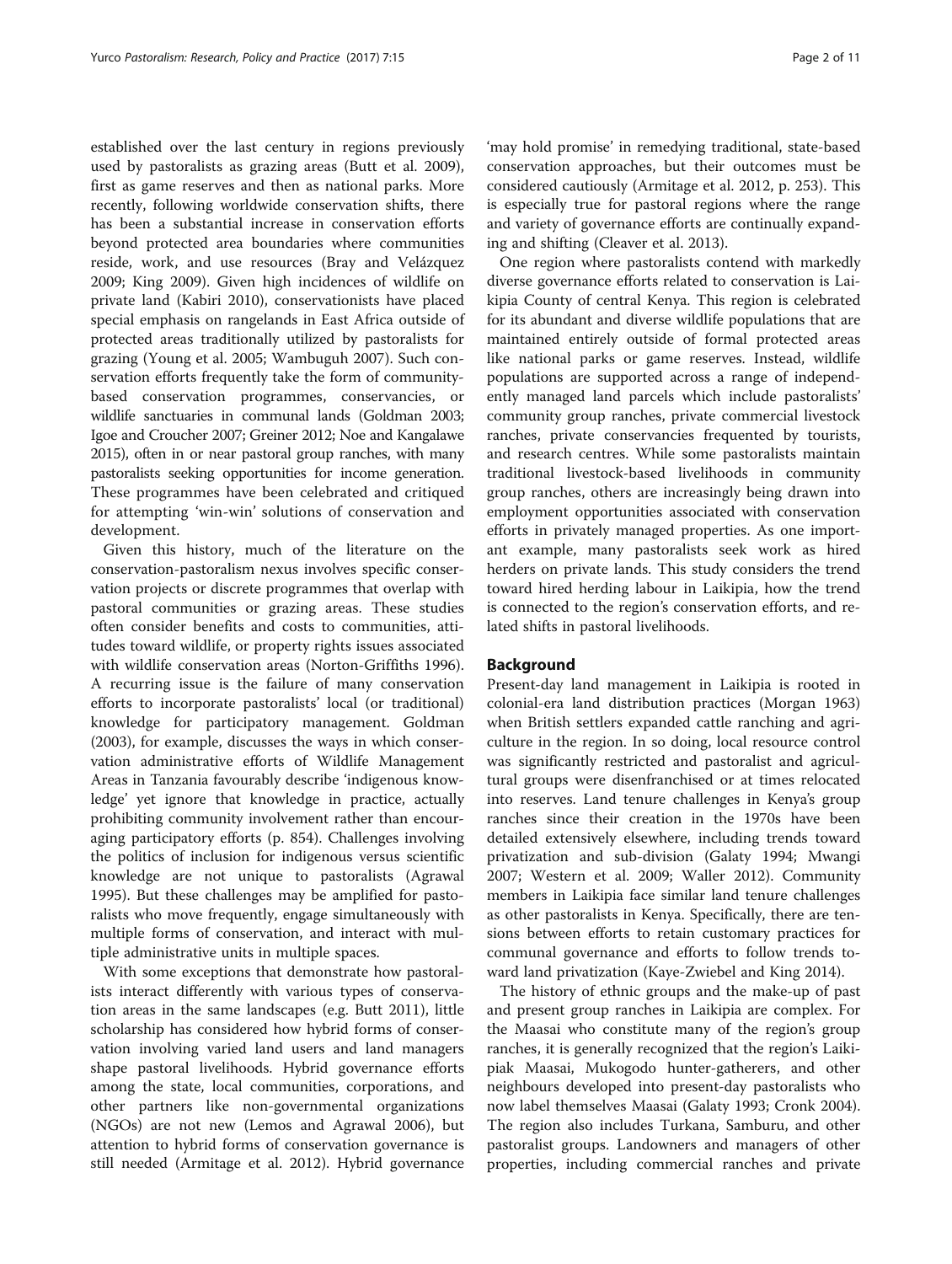conservancies, are of African, non-African, or mixed descent. Many commercial ranches, for example, are managed by Africans of British descent. As of 2007, over half of the Laikipia region was still owned by non-Africans (Wambuguh [2007\)](#page-10-0), demonstrating that the presence of the so-called White Highlands (Morgan [1963](#page-10-0); Carey Jones [1965](#page-9-0)) prevails today.

Indeed, the primary land use in the region is large-scale ranching under non-African ownership (Wambuguh [2007\)](#page-10-0), but many landowners are diversifying within private ranches. Following global trends of conservation interest in the 1980s, many large private ranches in the region began at that time to favour wildlife conservation activities (Georgiadis et al. [2007](#page-10-0)). Some more recently developed into 'conservancies' intending to engage in livestock production alongside wildlife management, often with tourism activities (Bond [2014a\)](#page-9-0). These conservancies offer intimate safari tours, promoting the experience as one much more private than can be experienced in the nation's larger game reserves and parks. Other private ranches host long-term and short-term scientists and researchers for studies and experiments related to conservation biology, rangeland ecology, wildlife management, and other similar fields. Group ranches also have begun setting aside land for conservancies and establishing lodges (Kaye-Zwiebel and King [2014](#page-10-0)), and ecotourism efforts have been bolstered recently through activities of groups like the Northern Rangelands Trust and the Naibunga Conservancy (NRT [2016\)](#page-10-0). Kenya Wildlife Service, an extension of the national government, provides some support for wildlife-related research and conservation activities, but there is limited national oversight as compared to other regions in Kenya.

Laikipia County is thus a complex, 'spatially chaotic' mosaic where humans, wildlife, and livestock share land and resources among multi-use parcels (Evans and Adams [2016,](#page-10-0) p. 218). With no formal protected areas, conservation persists in Laikipia through a variety of independent and collective efforts. Landowners, land managers, and land users work to sustain diverse, often conflicting smallholder activities amidst regional conservation efforts. Some landowners prioritize goals for wildlife conservation while others prioritize livestock production, and many have adopted plans to pursue both goals in tandem. In effect, all residents take part in wildlife management (some willingly, some by virtue of overlapping with mostly unfenced wildlife habitats). As such, the region offers private landowners and land users both opportunities and costs of hosting wildlife on their lands.

With no official regional policy for managing wildlife, there is sometimes discord about management decisions between landowners and land users. Resource disparities and competing desires for land use among so many different residents have resulted in a complicated

assemblage of wildlife-tolerant and wildlife-intolerant parcels (Gadd [2005\)](#page-10-0). Furthermore, there is often disagreement about how to engage in sustainable livestock production alongside or in lieu of wildlife conservation, both for commercial ranches and for pastoralists in group ranches. The juxtaposition of these efforts, this article demonstrates, affects local livelihoods in complicated ways, particularly for pastoralists who find themselves involved in both commercial ranching and small-scale pastoralism.

Despite the real challenges of sustaining independently managed land parcels for a variety of human, livestock, and wildlife needs, many have declared the region a conservation success (Kinnaird and O'Brien [2012](#page-10-0)). Unlike other parts of Kenya where wildlife populations have declined, wildlife numbers in Laikipia County have actually increased in recent decades (Kinnaird and O'Brien [2012](#page-10-0)). The collective effort has been celebrated as a new paragon of conservation working to simultaneously support humans, livestock, and wildlife (Sundaresan and Riginos [2010\)](#page-10-0). Resource management in Laikipia is indeed a hybrid project with many participants, and though hybrid governance efforts among the state, local communities, corporations, and other partners like NGOs are far from new (Lemos and Agrawal [2006](#page-10-0)), more empirical research on how they emerge and change is still needed (Hardin [2011](#page-10-0)).

While the region has been an important hub for conservation research and ecological research for several decades (e.g. Riginos et al. [2012](#page-10-0)), less attention has been given to conservation's role in shaping social and cultural dynamics, particularly among pastoralists in the region's many community group ranches. Scholars have documented the attitudes and activities of private landowners in the region (Wambuguh [2007](#page-10-0)), but little is known about the social and environmental impacts for the region's pastoralists from general management shifts (Kibet et al. [2016\)](#page-10-0) or from specific hybrid conservation efforts.

This article posits that livelihood transitions may be particularly impactful for the pastoralists who are employed in great numbers across the region in private ranches, tourism enterprises, local conservancies, and research centres. In many cases, those jobs require pastoralists to do what they already have been doing for generations livestock husbandry - but under a new set of circumstances that involve inflexible top-down rules, fixed grazing patterns, or mandatory use of particular technologies. This shift is part of a relatively new process where 'rangeland landowners are increasingly absentee and hire third party pastoralists to manage their livestock—raising a whole new set of management issues' (Riginos et al. [2012,](#page-10-0) p. 18). While these employment opportunities present some benefits, they also present challenges.

Much of the research about pastoralists in Laikipia has been oriented toward wildlife conservation rather than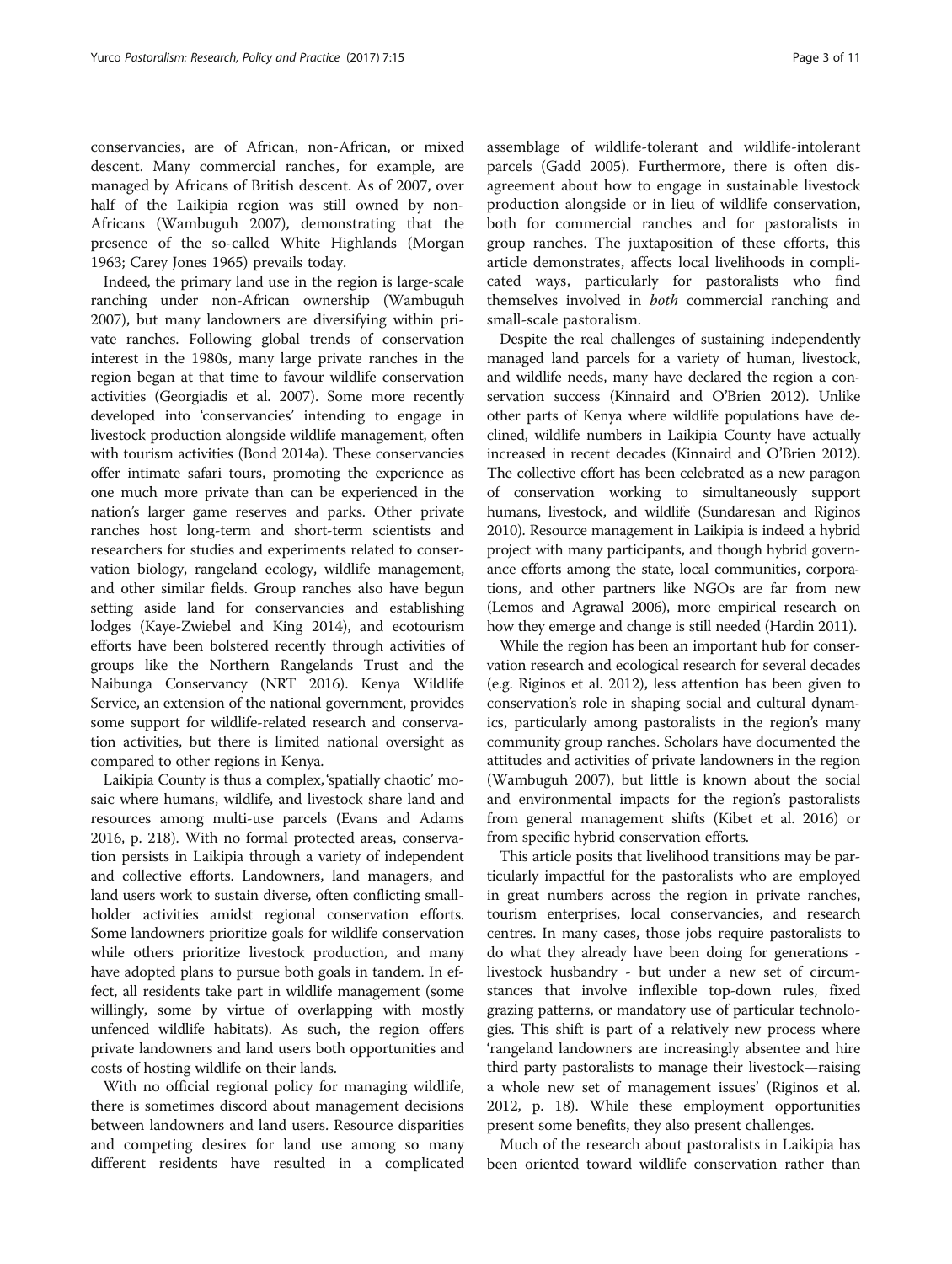livelihoods, considering, for example, community attitudes of wildlife (Gadd [2005](#page-10-0); Wambuguh [2007](#page-10-0); Sifuna [2010](#page-10-0)) and human-wildlife conflict, especially humanelephant conflicts (Thouless and Sakwa [1995](#page-10-0); Graham et al. [2010;](#page-10-0) Bond [2014a](#page-9-0)) and conflicts with carnivores (Woodroffe et al. [2005](#page-10-0)). These studies have been helpful in showcasing how the region's communities face potentially grave challenges due to wildlife proximity and overlap. They also have been helpful for demonstrating that, despite no national parks or other formal conservation areas, residents in Laikipia face similar, if not exacerbated, wildlife-related constraints as their counterparts who live near protected areas elsewhere in East Africa.

Indeed, human-wildlife conflicts have strongly shaped the political landscape in Laikipia, one that involves pastoralists as well as more wealthy landowners of private commercial ranches and tourism ventures. Some scholars contend that, at best, pastoralists have had less economic or political capability to contend with wildliferelated challenges. At worst, they have been undermined by more powerful regional stakeholders. Evans and Adams ([2016\)](#page-10-0) argue, for example, that private landowners' recent plans for constructing an 'elephant fence' in Laikipia were actually rooted in desires for delineating their boundaries and denying access to pastoralist 'trespassers' (p. 222). While pastoralists often gain illegal access to grazing areas in private ranches, presiding rules in the region have since colonial times favoured individual land titles rather than traditional communal strategies used by pastoralists. Evans and Adams ([2016](#page-10-0)) also argue that due to a complicated political history, 'pastoralist access to land in Laikipia had been marked by exclusion, and their use of land almost everywhere was uncertain and extra-legal' (p. 221). In the case of fencing, as with other county-wide dialogues, even if and when pastoralists were invited to negotiations, few objections could be made by pastoralists in favour of de facto access norms automatically deemed illegal. Pastoralists are thus understood by some to be marginalized in Laikipia, but perceptions differ across and even within particular communities about benefits from wildlife and from ecosystem services more generally (Gadd [2005;](#page-10-0) Kaye-Zwiebel and King [2014](#page-10-0)).

While supporters of Laikipia's conservation efforts tend to celebrate progress made to improve the livelihoods of its communities, less attention has been given to ways that pastoralists individually negotiate conservation activities within such communities through new roles and livelihoods. Specifically, more research is needed on how Laikipia's pastoralists are increasingly drawn into professional herding jobs with powerful landowners involved in joint hybrid conservation activities. The objective of this article is to demonstrate how the professionalization of pastoralism has complex ramifications on livelihoods, including positive outcomes as well as potential lost opportunities. Additionally, as little empirical research has documented how pastoralists negotiate hybrid conservation efforts, this article uses a case study approach to present evidence of pastoralists' roles in and perceptions of the region's collective hybrid governance project. As Bassett [\(2009\)](#page-9-0) has demonstrated for pastoralists in West Africa, 'the spaces and scales of development and environmental conservation programmes often fail to match the "action spaces" of humans and other species' (p. 757). In Laikipia, it is worth questioning whether such efforts also fail to match pastoralists' action spaces. Here, conservation initiatives do highly involve pastoralists - but only within a particular brand of pastoralism that has been re-designed by the region's more powerful stakeholders. The next sections describe the Laikipia region and methodology in more detail before turning back to pastoral livelihoods.

## Study area

Laikipia County encompasses an area of approximately 9,500  $km<sup>2</sup>$  in north-central Kenya. The land is semi-arid savanna and Acacia bushland and generally experiences two annual rainy seasons, though rainfall variability is increasing. The region is commonly acknowledged as one of Kenya's most important areas for biodiversity conservation. Wildlife abundance in the county ranks second in the nation only to the Maasai Mara National Reserve (Georgiadis et al. [2007](#page-10-0); Kinnaird and O'Brien [2012\)](#page-10-0), and wildlife diversity is considerably high (Sundaresan and Riginos [2010](#page-10-0)). As noted, for East Africa, Laikipia is unique in that there is no formally protected land held in protected areas such as national parks or game reserves (Evans and Adams [2016\)](#page-10-0).

Data collection was focused on three communities in the county's central area for intensive household interviews and participant observation, including one private ranch and two adjacent community group ranches. Participants included pastoralists employed as herders for cattle, sheep, goats, or camels at the private ranch and pastoralists who kept mixed herds of cattle, goats, sheep, and camels in the community group ranches. More details are provided in the following section.

## Methods

This research relies on an in-depth case study approach. Over four months of fieldwork in 2010 and one month in 2011, data regarding pastoralist livelihood shifts and perceptions were collected through 79 semi-structured household interviews with local pastoralists and six weeks of participant observation of herding practices.

In the private ranch, 39 interviews were conducted. The sample included all herding employees able and willing to participate (38 males and 1 female who was the only female herder). This sample represents nearly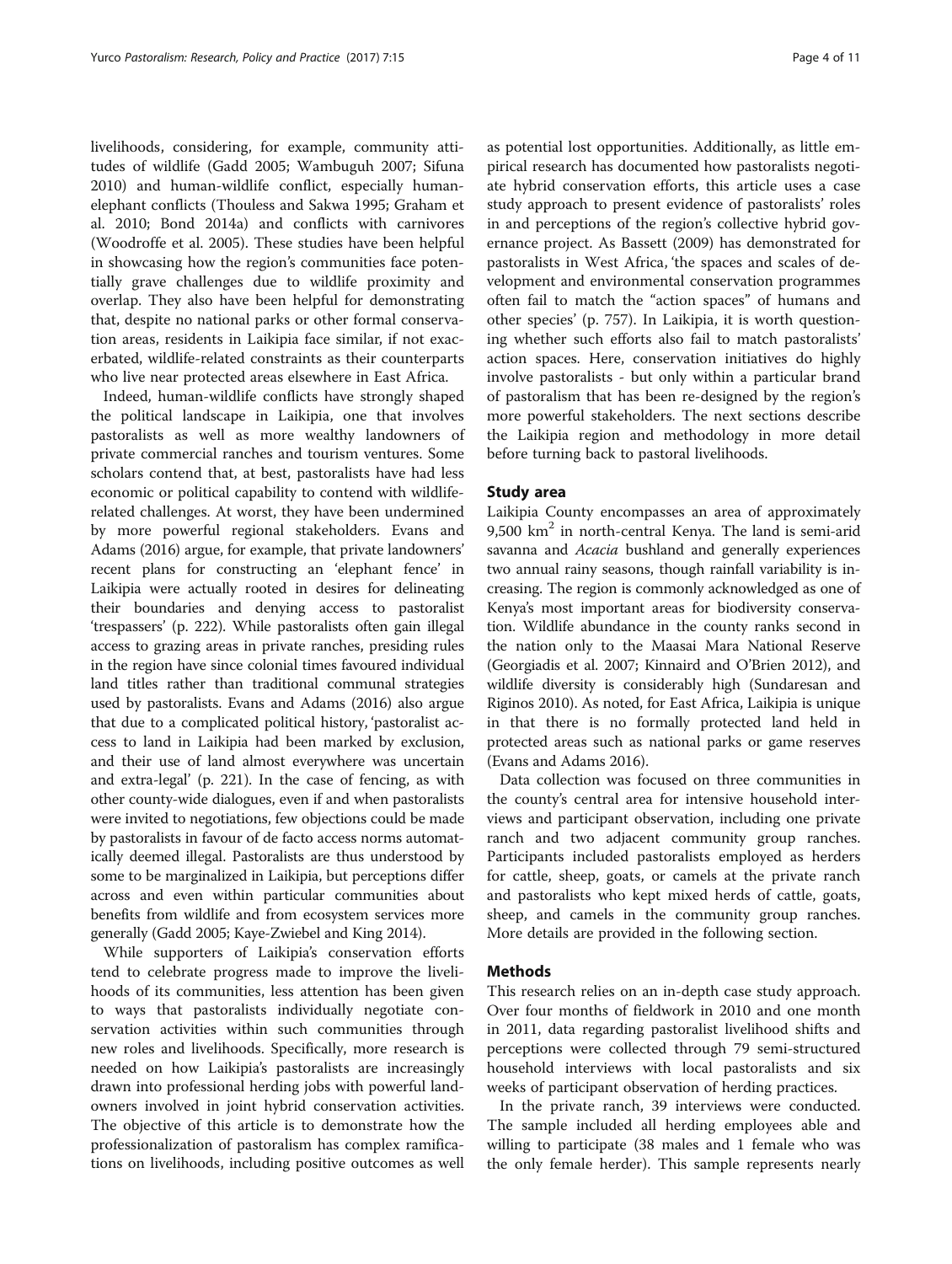complete saturation of herders at the private ranch. In the group ranches, 40 interviews were conducted (20 with males and 20 with females). Participants were selected by a spatially stratified random sample and included participants that identified as heads of household or their spouses and who were knowledgeable of household activities. Interview questions in both types of ranches considered perceptions of environmental change, shifts in the region's land and livestock management strategies, perceived outcomes of those transitions, advantages and disadvantages of various aspects of professional herding jobs, and the sustainability of the region's management practices. Participant observation involved full days of herding with professional herders to discuss environmental and social changes, management activities, and herding strategies as they occurred.

Respondents included pastoralists engaged in traditional pastoral activities, pastoralists employed at private ranches, and pastoralists taking part in both sets of livelihood activities. In the private ranch, 21 respondents identified as Turkana (53.8%), 13 respondents identified as Maasai (33.3%), and 5 respondents identified as other (12.8%). Participants of different ethnic groups lived and worked together in the private ranch and were long-time residents of Laikipia County able to speak to general trends in the region. All respondents in the two community group ranches identified as Maasai.

Additionally, over 20 unstructured key informant interviews were conducted with individuals throughout Laikipia involved in pastoral activities, rangeland managers, local officials, academics, other experts, and employees of regional ranches, research centres, conservation areas, and tour companies. These interviews focused on shifts in management regimes in the region and their perceived social and environmental effects. In addition to participant observation throughout Laikipia, these interviews help to situate the case study-specific findings within broader trends in the region. For data analysis, transcriptions of household surveys and interviews were created and coded for relevant themes, as were detailed notes from participant observation of herding and herd management practices. Findings presented here derive from analysis of the entire data set.

## Results and discussion

While private ranches commonly border communal group ranches in Laikipia, livestock management efforts from one side to the other seem a world away. The irony is that many of the same individuals have been involved in these efforts on either side of the border, often at the same time. Discussed here are how differences in livestock production are driven by the region's collective conservation project and particularly by powerful actors associated with private ranches.

#### The privatization of livestock management

Just as there is no official conservation policy in Laikipia, there are no formal regulations for county-wide livestock management practices. In theory, this means that private landowners and community members sharing group ranch land are free to manage livestock according to their own needs. In reality, however, historical, political, and economic pressures have combined in recent years such that a particular set of norms has developed for land managers in the region to align livestock production goals with conservation efforts. Norms are predicated on regional efforts to simultaneously conserve wildlife and engage in livestock production rather than engaging in livestock management practices alone.

While some landowners of private ranches were involved in implementing, maintaining, and monitoring their lands via specific rangeland management programmes, others expressed less interest in formal programmes. One land manager of a private ranch with a long history in the region professed his view succinctly: 'we need no active management of the land.' Still others fell somewhere in between, formulating their own temporary guidelines at will rather than adopting regional plans for rangeland management. Private ranches were often engaged in multiple resource management sectors at once, involving a combination of livestock production, conservation, tourism, and research support activities. An important commonality among private ranches was that most relied on external labour, employing individuals from nearby communities as hired herders to look after cattle, sheep, goats, and/or camels on their properties.

In the private ranch considered in this study, for example, several thousand livestock and several dozen hired herders were managed among six groups. The ranch manager and employees retained use of the Swahili word boma (and its anglicized plural bomas) to describe each homestead, a term commonly used to describe a settlement of extended relatives and their livestock within a protected enclosure. These bomas, however, were composed very differently than bomas of pastoral communities outside private ranches. With specific employee roles such as 'Headman', 'Watchman', and 'Herdsman', as well as several 'Temporary Hires', bomas in the private ranches functioned as tightly controlled branches within the larger commercial ranch enterprise. Notable was the relative absence of women, as all but one employee was male and only some employees were able to invite wives or children to stay in bomas with them. Family members were not formally employed but were responsible for building and maintaining traditional shelters and fencing from thorny trees.

Hired herders lived full time on-site, working in small groups to herd and tend to livestock daily. Employees did not have any kind of share or ownership in the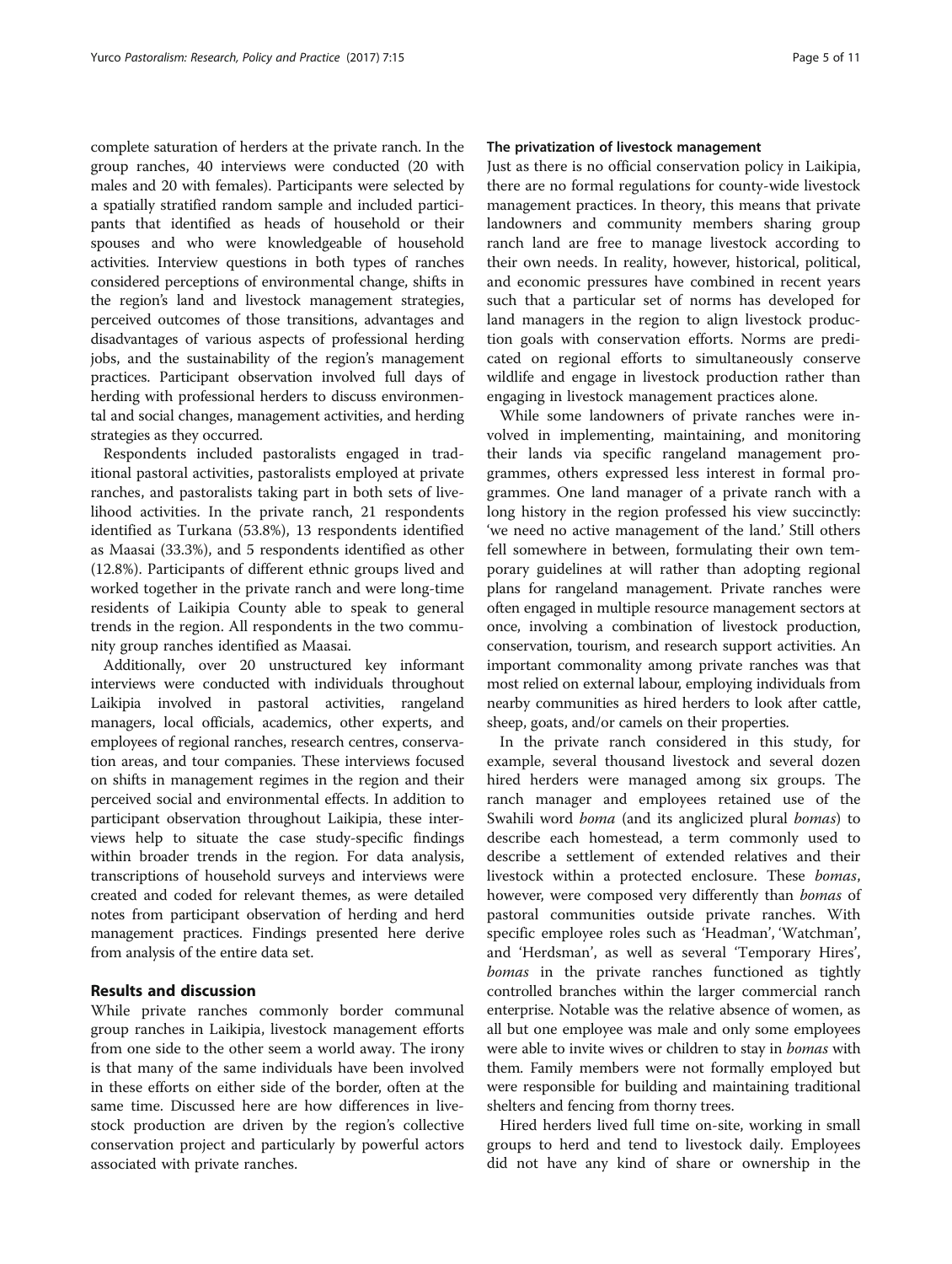ranch's animals nor could they keep their own livestock on the property. Ordinarily, ranch managers (typically non-Africans or Africans of European descent) claimed to have exclusive control over ranch operations, including decisions over where and when to graze which animals daily and seasonally. Additionally, bomas, including their infrastructure, livestock, and employees, were moved around the property according to managers as needed in order to prevent degradation or to take part in or avoid other ongoing activities within the multi-use properties. At the time of this research, some bomas had fencing of traditional branches and were referred to as 'fixed bomas', as they were moved infrequently. Others had fencing constructed with chain-link metal. Referred to as 'mobile bomas', these were rotated more frequently. At the time of research, this structure was common to private ranches across Laikipia.

This system contrasted greatly with management in nearby group ranches, where bomas and grazing practices resembled pastoral spaces elsewhere in Kenya. In the two group ranches considered in this study, for example, bomas were organized into traditional family units with smaller groups of cattle, sheep, goats, and/or camels than in the private ranches. Grazing spaces were generally communal. In many cases, communities attempted to set up core conservation areas intended to support wildlife, optimize community-based tourism opportunities, and function as reserves for grazing during droughts. Often encouraged by community stakeholders to do so, group ranch members were incentivized to join the collective conservation project by gaining logistical and sometimes financial support for demarcating conservancy land. While some community members supported these projects, others lamented limited returns for conservation spaces.

Groups like Laikipia Wildlife Forum (LWF) have played a great role in contributing to a collective project of natural resource and livestock management in the region and in incentivizing pastoralists' support. In working to unite the area's many different land users, LWF's mission is 'to conserve Laikipia's wildlife and ecosystem integrity and improve the lives of its people by bringing its societies together to conserve and sustainably use the natural resources on which they depend' (LWF [2016](#page-10-0)). LWF has been recognized for formalizing the region's conservation 'vision', one intended 'to see a healthy and productive natural environment for people and wildlife for the future of Laikipia and Kenya' (LWF [2016\)](#page-10-0). This vision is a good example of common rhetoric in the region regarding the promotion of conservation alongside support of livelihoods.

Importantly, groups like LWF historically developed from landowners' - rather than land users' - participation in management discussions. Founded in 1992 'in response

to landowners' interest in wildlife conservation, land rights and security across the County' (LWF [2016](#page-10-0)), today, LWF still relies greatly on private landowner involvement and facilitation. Private ranch owners and other powerful stakeholders make decisions that affect county-wide resources, such as to support (or protest) individual property fences or attempts to construct Laikipia-wide fences (see Evans and Adams ([2016\)](#page-10-0)). Even when private landowners do not support specific county-wide conservation activities, their relative prominence in the region means that they are still directly or indirectly involved in negotiations. While members of LWF expend tremendous effort to engage with pastoralist neighbours, pastoralists report challenges for consistently obtaining equal negotiation opportunities. Pastoralist community members reported increasingly feeling pressured to join in regional conservation activities by working for multi-purpose private ranches. They felt that the success of conservation in the region was rooted not in community members' activities but in private landowners' efforts.

For community members, conservation opportunities most often took the form of hired herding labour, where pastoralists relocated temporarily or permanently to private ranches to take part in commercial ranching activities alongside private conservation efforts. Pastoralists often expressed that partnerships among stakeholders in the county ensured community development outside of their own communities for the greater good of the region rather than their own communities. While pastoralists sometimes benefited from private investments in their communities through infrastructure or specific development activities (Kinnaird and O'Brien [2012](#page-10-0)), these benefits were often at the expense of continuing livestock-based production methods. Many pastoralists felt conflicted, as they were trying not only to maintain traditional herding practices in their group ranch communities but also to work as herders for private ranches involved in conservation activities. In many cases, pastoralists gave up former traditions altogether and moved permanently to private ranches when it was too difficult to do both. Negotiating the challenges between pastoralism and conservation had significant impacts on livelihoods, which are explored further in the next section.

#### Pastoral transitions

Pastoralists working on the private ranch contended with strict herding conventions. Of importance to respondents was that ranch managers made all decisions independent of herders, including where and when to move herds, where and when to graze livestock, and when to treat for ticks or other diseases. While herders had decision-making roles in, for example, choosing exact routes to take to reach grazing areas prescribed by managers, they noted that this amounted to little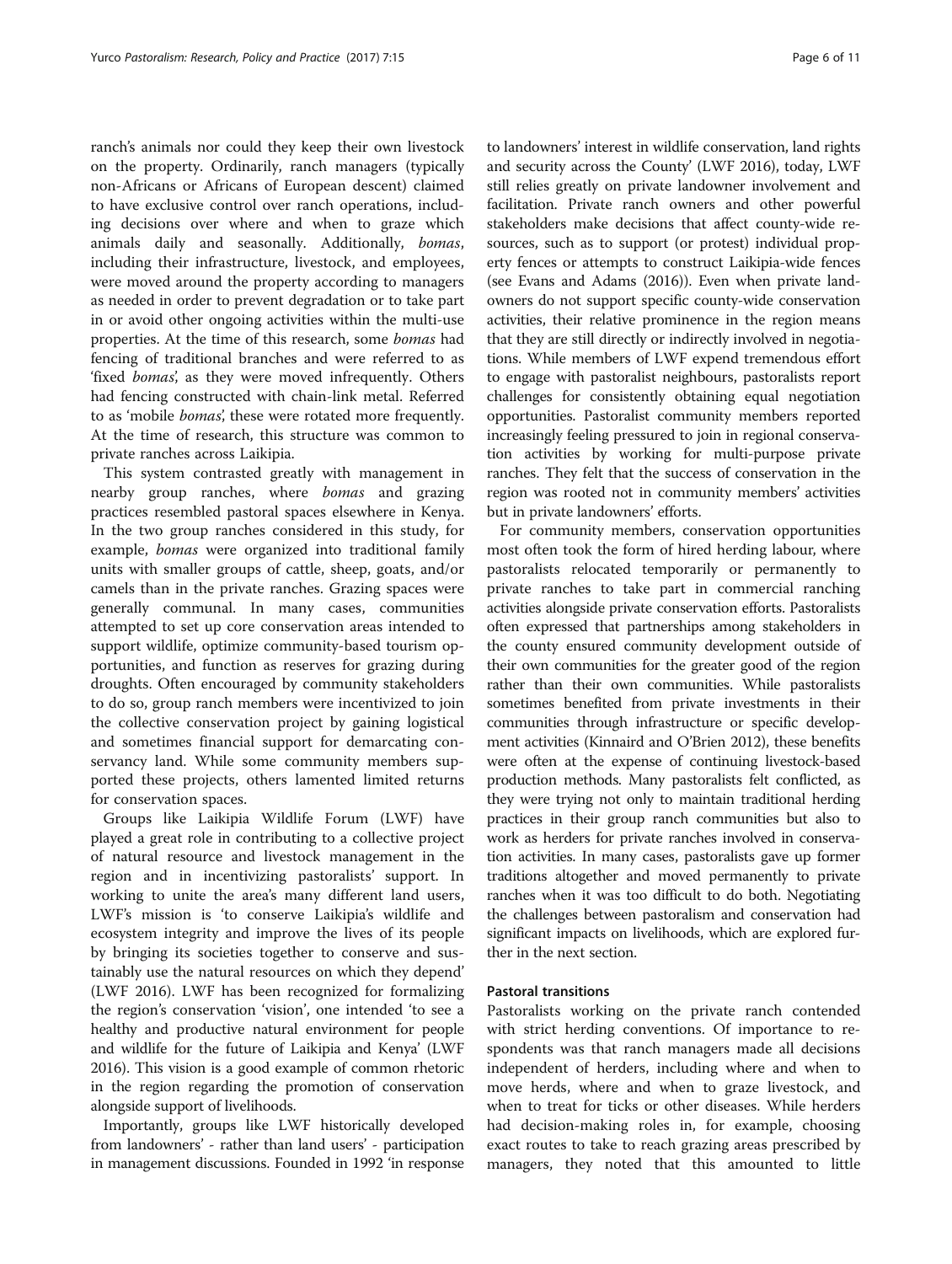autonomy. In cases where herders were resistant to managers' instructions, reasons were practical. Often herders were instructed to graze livestock in areas known for high wildlife density, for example, and herders rarely felt that the risks were worthwhile. Given that employees were animal caretakers rather than owners, herders unanimously felt that there was little incentive to risk injury or death to graze in wildlife-rich areas, even if those areas held more nutritious or abundant grasses.

As one herder expressed, 'The wages are a bit poor. We are seldom paid. It could be a bit better if our wages are increased a bit so we feel happy when we are intermingling with wild animals.' Moreover, herders acknowledged little incentive to maximize use of rangelands for sustainability or to ensure that livestock reached maximal forage and water resources. As long as livestock were relatively - but not optimally - healthy, herders often deviated from instructions whenever possible to minimize risk. When asked about watering areas for livestock, for example, employees agreed that 'there is a problem of taking the animals to take water.' One employee explained that they have to move for long distances to search for water and that it was often not worth the trouble: 'The challenge that we have, is what we have about the salary, we are not feeling well because we are being disturbed by what we are getting here.' Compromising livestock health was a conscious decision only balanced by practical need to maintain employment.

With low wages and little investment in pastoralists or herding labour, there was little incentive for hired pastoralists to maximize herding effort. Even if herders wanted to contribute great efforts, most found the labour demands simply too high. Compared to the group ranches, herd size on private ranches was much higher, and many herders noted that there were not enough employees for the commercial ranches. One long-time employee explained, 'The biggest challenge is one person holding a lot of cattle.' He added with emphasis, 'The other one is there is no relieving, you cannot be relieved if you are a herdsman, you still continue being a herdsmen until the end of your term.' This statement carried with it the sentiment that working as a herdsman offered little opportunity for advancement.

Quality of herding labour has been linked to livestock productivity and rangeland health (Turner and Hiernaux [2008](#page-10-0)). Though many land managers in Laikipia report success in restoring or maintaining rangeland health, it is potentially a missed opportunity that pastoralists do not feel incentivized to fully incorporate their knowledge and skills toward that goal. Many herders who simultaneously kept their own livestock in the group ranches while working and living on private ranches noted that they did not compromise the health of their own animals in the same way that they did on the private ranches. Other scholars have demonstrated the connections of pastoral knowledge with rangeland stewardship (Goldman [2003;](#page-10-0) Opiyo et al. [2015](#page-10-0)) and that the quality of herding labour may decrease with hired herders (Turner [1999](#page-10-0), [2009\)](#page-10-0), with detrimental effects to both livestock productivity and sustainable rangeland management (Turner and Hiernaux [2008](#page-10-0)). The irony in Laikipia is that private ranch owners are for the most part involved in conservation management programmes directed toward maximizing grassland potential for both wildlife and livestock. In theory, it would be prudent for ranch owners to take advantage of pastoralists' local knowledge and labour toward this end. Yet several land managers explained that their hiring decisions prioritized experience in a wage job

over specific local knowledge or herding skills. Instead, from the perspective of hired herders, herding was a technocratic activity, where landowners relied on technology and protocols for instructing herders on how to do their work. Landowners utilized highly mechanized infrastructure for weekly cattle 'dips' to prevent livestock from acquiring diseases, mobile bomas for ease of transport, radios assigned to boma 'headmen' to communicate herding locations throughout the day, and cell phones among long-term herders to confirm daily movements. Rather than relying on flexible resource-use patterns (Galvin [2009\)](#page-10-0), herders were constrained to highly regulated movements, modes of communications, and top-down rules that rarely incorporated employees' opinions or choices. Though some herders reported that these regulations made herding 'easier', herders generally agreed that they were also a constant source of conflict among employees and managers. Herders noted the hierarchies of management and of tools to manage were more challenging than the job itself: 'Some people, you know when you are managing people, there is a big problem. Some people [herdsmen] come in shouting….' Conflicting opinions and strict rules about herding decisions were frequently cited as reasons for employee termination and for frequent 'Temporary Hires'.

Grazing strategies were not the only aspects of livestock management shifting in Laikipia due to professional herding jobs. Traditionally, boys and young unmarried men have provided herding labour for most pastoral communities in Kenya. In the private ranch involved in this study, however, the average age of hired herders was much higher at 38 years. Hired herders in most cases had families residing in the group ranches. With little leave time and low pay, many respondents found it difficult to return home often. These familial dynamics were important to both men in private ranches and women in group ranches for several reasons. First, on private ranches, men were responsible not only for herding but also for milking, labour traditionally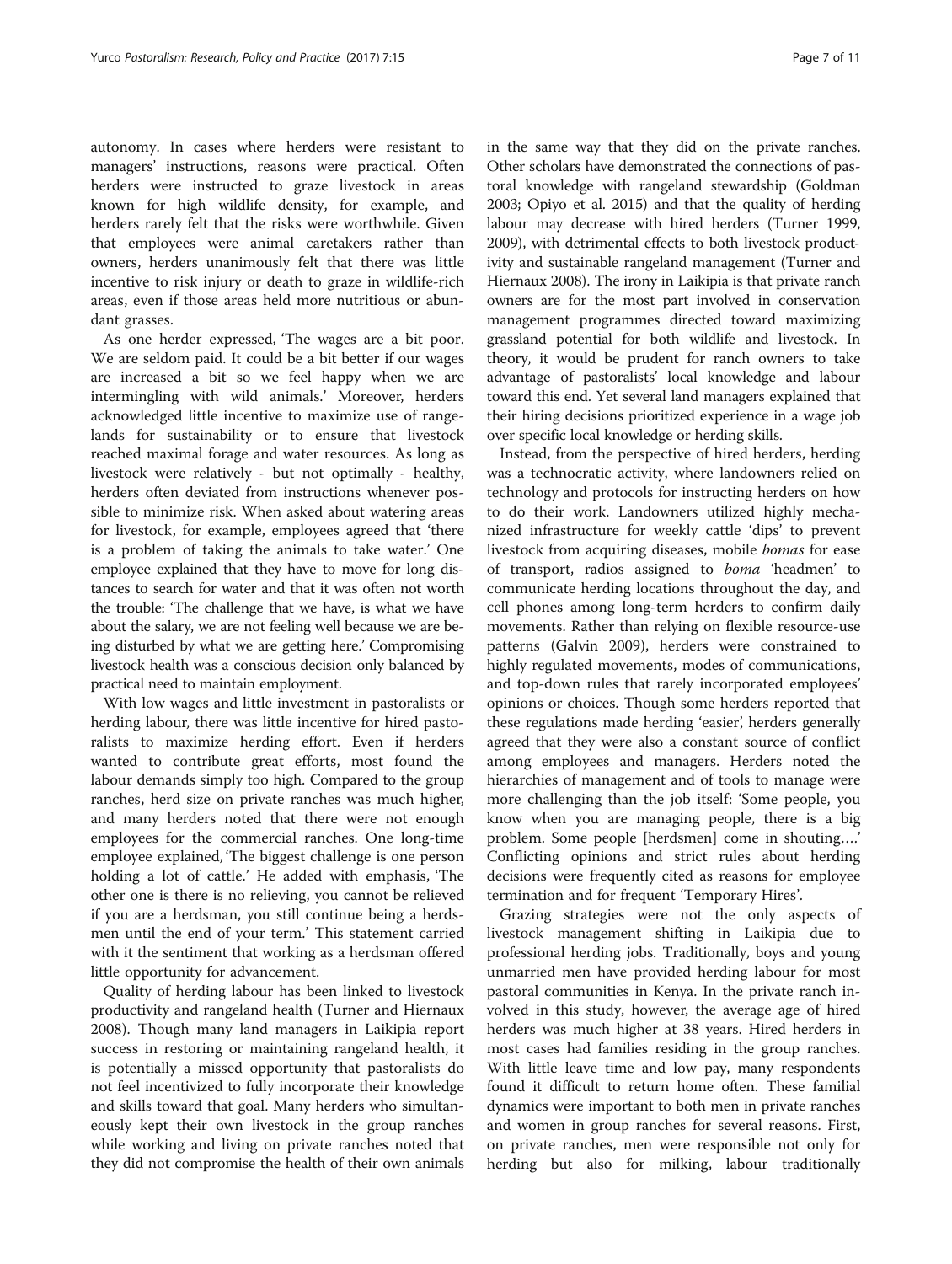reserved for women. Women in group ranches, on the other hand, were consequently responsible not only for milking but in many cases for herding labour. In households with young children or households where herding labour could not be otherwise accessed, women experienced a substantial increase in labour demands when their husbands, fathers, or brothers were away working at private ranches. In effect, many households in the group ranches functioned as female-headed households for much or all of the year. This finding resonates with the work of Karmebäck et al. ([2015](#page-10-0)) and others who note that pastoral women elsewhere in Kenya are increasingly taking on more work, including grazing activities, with mixed outcomes.

Indeed, gender inequality is pronounced in Laikipia (Bond [2014b](#page-9-0)), and ongoing labour transitions may be exacerbating such tensions. Pastoral women had fewer options for employment in private ranches. Similar to the ways in which county stakeholders encouraged group ranches to establish conservation areas, female group ranch members were encouraged to establish and participate in women-led ecotourism ventures in the group ranches like lodges or co-operatives for curio sales. While these opportunities seemed promising, at the time of this research, many projects intended to be managed by and for women were not operational. By not offering women opportunities for livestock-based work, the collective conservation project in Laikipia shaped women's experiences in very particular ways. On the one hand, it compelled women to diversify their livelihoods beyond livestock outside of the home while on the other hand created more livestock-based work for them at home. Both men and women were taking on new labour demands to manage livestock in private or group ranches. While changes in household division of labour due to new forms of livelihood diversification are not unique to pastoralists in Laikipia (McCabe et al. [2014](#page-10-0)), these transitions warrant further inquiry.

Furthermore, pastoralists shared concerns about the difficulty of passing on herding knowledge and expertise to their children. Many herders who both resided on private ranches full time and kept livestock at home in the group ranches described situations where they had been unable to advise their families where and when to graze livestock during recent droughts. They felt that they were unable to impart decades of experience in the region to their children or other members of their household now taking on the responsibilities of herding. Others who recognized this or whose households could not meet labour demands sold most or all of their livestock, instead relying entirely on income from professional herding. Due to increased labour demands in two spaces, families in Laikipia often had to choose between employment in private ranches or continuing to

keep livestock in the group ranches. These transitions are increasingly common for pastoralists migrating for wage work in East Africa (McCabe et al. [2014\)](#page-10-0).

For many, this choice was difficult. Men and women alike recounted narratives of the histories of livestock in their families and the importance of the livelihood to their identities. One interview respondent noted of his community, 'We never stay without livestock. It is what is in our minds and, I think, in our blood. The place will benefit more [from tourism], but livestock will still be here.' This man and others felt forced into herding employment as their only viable option. On the other hand, some were keen to move away from challenges in the group ranches and preferred opportunities for employment in private ranches and their associated conservation activities.

Despite the challenges, of the 39 respondents employed at a private ranch, the majority (22) wanted to remain there indefinitely. These respondents viewed their jobs as better buffers against climate variability, particularly given increasingly common droughts in the region (Huho et al. [2010](#page-10-0)). These findings reiterate those of other studies which demonstrate increasing uncertainty about livestock-based livelihoods (McCabe et al. [2014](#page-10-0)). Pastoralists in East Africa are diversifying toward other animals such as camels (Elhadi et al. [2015\)](#page-10-0) and hybrid or different breeds of livestock, shifting toward agriculture and agro-pastoralism (McCabe [2003](#page-10-0)), and seeking wage jobs outside of pastoral communities entirely (Opiyo et al. [2015](#page-10-0); Watete et al. [2016](#page-10-0)). These jobs, including professional herding jobs, represent important opportunities and sources of cash income. Yet for Laikipia, it warrants consideration as to whether these employment lines are sustainable for the mid- to long-term future, particularly if animal-caretaking jobs fully replace animal-ownership practices. If commercial ranching operations were altered significantly through livestock disease or changes in land tenure due to the creation of a protected area in Laikipia, there may be little of traditional patterns, practices, and infrastructure to fall back upon for many of the region's pastoralists.

#### Herders and 'herdsmen'

On a first look, group ranches and private ranches resemble one another, with similar landscapes, similar livestock utilizing similar resources, and similar wildlife species moving through the landscape. For the region's pastoralists, however, the differences in resource governance are stark. On more than one occasion during fieldwork, employees were witnessed crossing boundaries from their homes in the group ranches to return to work on the private ranches. Many were returning from checking on their homes, their families, and their own livestock, and many had engaged in herding activities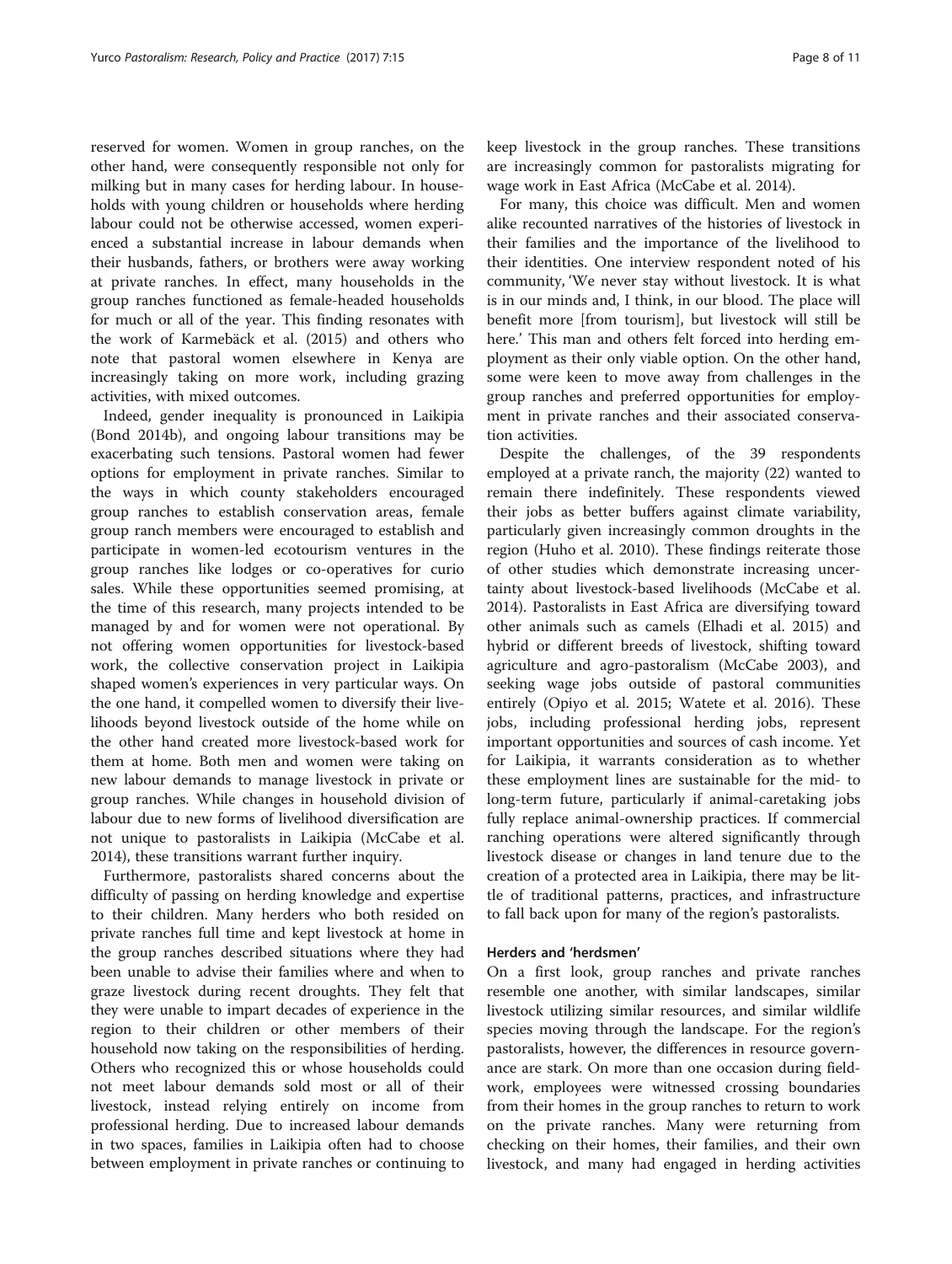during their visit home. Immediately upon return to private ranches, employees would don lanyards with plastic name tags: last name, first name, and in all capital letters: 'HERDSMAN'. For others, it was 'BOMA SUPERVISOR'. The shift was not only symbolic but also a material one, where transitioning from being a herder in a group ranch to a herdsman or supervisor in a private ranch meant a different set of herding practices, a different set of pressures and responsibilities, and an altogether different livelihood.

The transition from herder to herdsman was often a fluid one. On several occasions, ranching managers instructed employees to graze livestock around the perimeter of their properties, particularly along borders with group ranches, in order to dis-incentivize group ranch members from illegally grazing livestock on private land. Hired herdsmen were asked to take part in preventing such 'stealing' while employed at the private ranches. The importance of healthy rangeland ecosystems and sustainable corridors were prioritized for wildlife purposes in many of the private ranches, and managers often patrolled these areas with employees to prevent unsanctioned grazing. During times of drought, community members lamented lack of forage in the group ranches while private ranches hosted seemingly endless healthy grasslands. While some private ranches opened small areas of their properties to pastoralists (Kibet et al. [2016\)](#page-10-0), others did not, and many of those that did requested a sizable fee. The irony is that many of the employed herders working to protect the private ranch borders were then prevented from herding their own livestock in the same spaces or coerced to prevent their families from doing so during times of low forage availability.

When enrolled in the politics of land use in this way, employees were constantly negotiating their own positions as hired herdsmen on private ranches and as herders raising livestock for production and tradition on nearby group ranches. In a review of ranching and pastoralism worldwide, LaRocque ([2014](#page-10-0), pp. 77-78) differentiates the two:

Whereas herding constitutes the daily fabric of many pastoralists, it is a matter of punctual logistics for ranchers as a means to reach a grazing destination like a nearby pasture… or else to perform specific tasks like vaccinating, branding, shipping, and so on… After these events are over, people and animals resume their separate existence and return to their respective spheres of habitation.

In Laikipia, political, environmental, and social pressures coalesced such that pastoralists have little recourse but to abandon a traditional 'daily fabric' and shift to

being professional herdsmen, at least in part and at least in certain spaces at certain times. As these different 'spheres of habitation' are increasingly shaped by hybrid conservation efforts involving powerful ranchers and collective groups, herders are engaged in a process of continually negotiating their roles as pastoralists and the norms of pastoralism as a livelihood.

## Conclusions

The conservation paradigm in Laikipia extends resource governance beyond protected areas and traditional community-based conservation areas, functioning as a complicated hybrid effort involving numerous user groups and multiple land uses. By incorporating livestock management norms into broader plans for conservation, many of the region's powerful actors engage pastoralists in a joint project to conserve and develop the region, but doing so may actually exacerbate preexisting power inequities. While the model does offer employment opportunities, in many cases, pastoralists become dependent on and limited to the economic structure of professional herding. Pastoralists are often restricted to maintaining livelihoods as herders in the group ranches or as hired herdsmen in the private ranches. Family structures and labour demands have rearranged, often resulting in more functionally singleheaded households. While some pastoralists are eager to diversify livelihoods beyond livestock production, others lament the loss of tradition and opportunity to share herding knowledge with their families and children.

More attention is needed regarding costs of these transitions and to opportunities lost, as well as to benefits incurred. As others have noted, conservation can 'succeed' even if local communities are not involved or if they oppose conservation altogether (Brockington [2004](#page-9-0)); moreover, even if conservation succeeds in involving communities, community empowerment does not necessarily result in community development. In Laikipia, there is evidence of conservation 'success' dealt through seemingly benign conservation and development efforts. Local communities do not unanimously oppose the conservation project or its attempts to support local livelihoods, and many pastoralists involved in this study reported that they will continue to work as hired herders in ranches that prioritize conservation goals alongside livestock production. But the techno-managerial framework framing these efforts does not always include pastoralists as active participants in its efforts. Employing professional male pastoralists in Laikipia does not amount to valuing or incorporating pastoralists' extensive environmental knowledge, especially when management decisions are circumscribed by rigid management institutions with specific technical goals and protocols. At the same time, pastoralists' needs or desires in the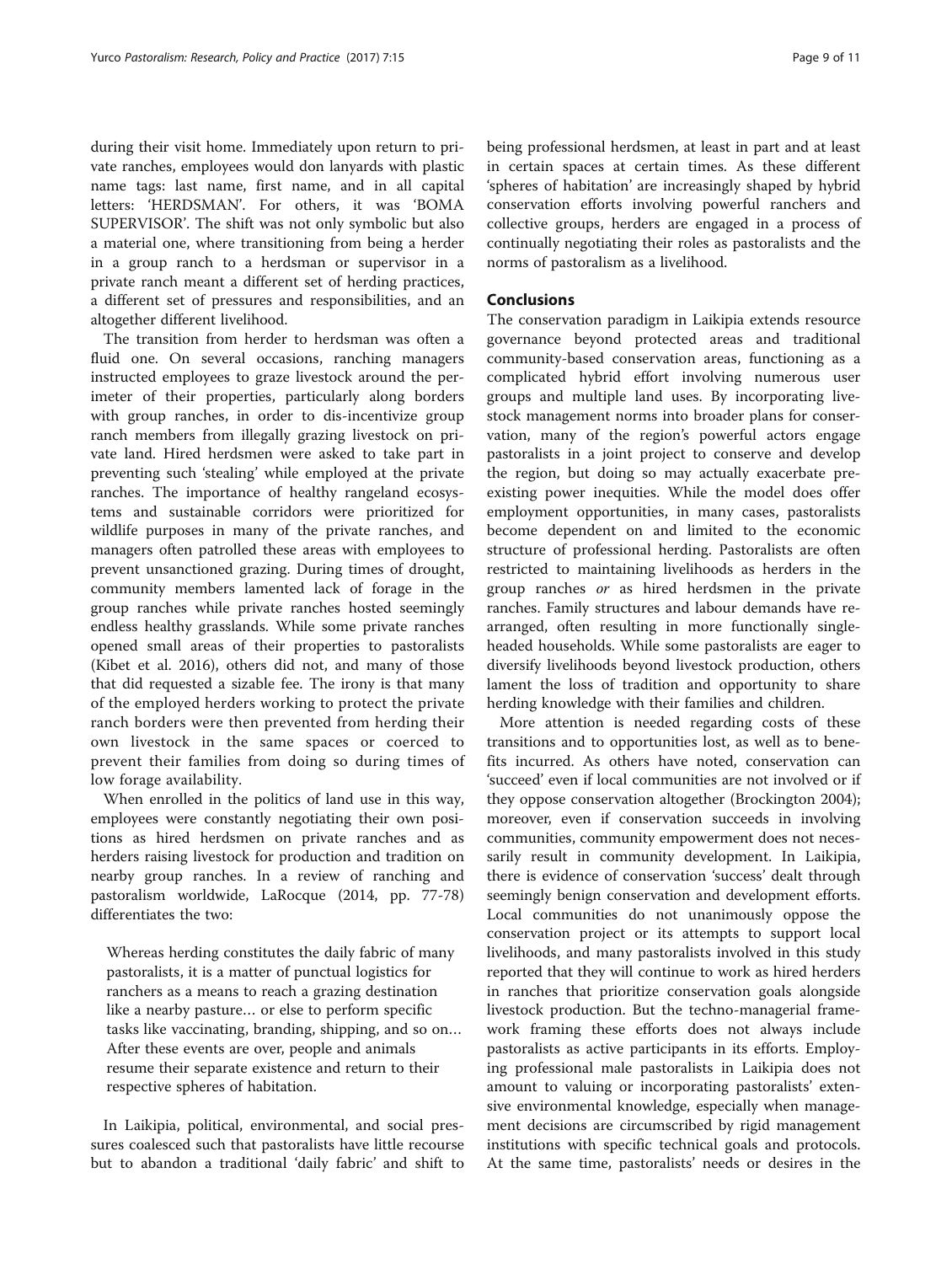<span id="page-9-0"></span>region are less acknowledged than they could be while they are coerced to negotiate and re-negotiate their livelihoods in particular ways.

This case study has reported on pastoralists' perceptions of, and experiences with, livelihood transitions in Laikipia. Livelihood transitions and their implications are important for the ranches in question, but as many ranches in the region follow very similar top-down management structures for hired herders, other pastoralists may be experiencing similar transitions elsewhere. Participant observation throughout Laikipia and interviews with key informants indeed suggest that these transitions are not at all unique to the ranches involved in this study. More research is needed on the trends toward hired herding labour within the context of broader conservation and development goals in Laikipia and elsewhere.

Moving forward, landowners and land managers independently and collectively must consider how particular types of land management, livestock management, and conservation efforts are framing, supporting, and changing pastoral livelihoods - for better or for worse. Moreover, these transitions should be considered in order to further conservation goals. In this case study, for example, herders reported little incentive to maximize herding effort or to build skills for landscapespecific herding jobs. As quality of herding labour has been linked to both livestock production and rangeland health, landowners and land managers could consider instituting employee benefits such as offering stock in small herds. At worst, these policy shifts will not undermine other ongoing efforts. At best, they could contribute to individual and regional goals of sustaining grasslands for livestock and wildlife alike. As other scholars have noted, it is important for development interventions to encourage livelihood activities that complement pastoralism (Opiyo et al. [2015;](#page-10-0) Watete et al. [2016](#page-10-0)). Landowners and land managers at private ranches should actively consider whether they are engaging pastoralists in professional herding jobs in a way that encourages or prohibits them from supporting their own livestock in group ranches. Additionally, more research is needed on long-term implications for herders who have given up livestock entirely in favour of wage work such as professional herding jobs.

Given these complexities, some caution is warranted for Laikipia and for other regions looking to duplicate integrative efforts, especially as conservation increasingly expands beyond protected area boundaries. More research is needed on how pastoralists individually and collectively interact with and negotiate hybrid forms of conservation efforts, especially in rangelands where wildlife, livestock, and humans frequently overlap and share resources. In addition to community group ranches, household and intra-household relations are

key to understanding the complexity of conservation outcomes across multiple levels. While scholars and practitioners have long contended that pastoralism can be compatible with wildlife, landowners and land users of both private and community group ranches need to be meaningfully incorporated into planning and management for the efforts to be sustainable. Pastoralists' knowledge and expertise can be instrumental in rangeland management goals but only through a careful and deliberate collective vision.

#### Acknowledgements

Research informing this article was supported by the University of Michigan's Department (formerly Center) of Afroamerican and African Studies, the Graham Sustainability Institute, the International Institute, the Rackham Graduate School, and the School of Natural Resources and Environment. This study benefited considerably from the guidance of Arun Agrawal, Rebecca Hardin, and Johannes Foufopoulos and from advice by Bilal Butt. Walker DePuy and Colin Donihue were integral to fieldwork logistics, and Nathan Clay provided invaluable insights on the research and this article. Encouragement and support from Brian King greatly assisted in this article's completion. The author is grateful to John Ntirikia and the entire staff of MRC as well as John Ponoto and Samuel Mosiany for their assistance in this research. Most of all, thanks to the many people in Laikipia who participated in this study. Lastly, helpful comments from two anonymous reviewers and the editor helped to improve this article.

#### Competing interests

The author declares that she has no competing interests.

#### Publisher's Note

Springer Nature remains neutral with regard to jurisdictional claims in published maps and institutional affiliations.

#### Received: 1 December 2016 Accepted: 28 February 2017 Published online: 19 June 2017

#### References

- Agrawal, A. 1995. Dismantling the divide between indigenous and scientific knowledge. Development and Change 26(3): 413–439.
- Armitage, D., R. de Loë, and R. Plummer. 2012. Environmental governance and its implications for conservation practice. Conservation Letters 5: 245–255.
- Bassett, T.J. 2009. Mobile pastoralism on the brink of land privatization in Northern Côte d'Ivoire. Geoforum 40: 756–766.
- Bond, J. 2014a. Conflict, development and security at the agro-pastoral-wildlife nexus: A case of Laikipia County, Kenya. The Journal of Development Studies 50(7): 991–1008.
- Bond, J. 2014b. A holistic approach to natural resource conflict: The case of Laikipia County, Kenya. Journal of Rural Studies 34: 117–127.
- Boone, R.B. 2005. Quantifying changes in vegetation in shrinking grazing areas in Africa. Conservation and Society 3(1): 150–173.
- Bray, D.B., and A. Velázquez. 2009. From displacement-based conservation to place-based conservation. Conservation and Society 7(1): 11–14.
- Brockington, D. 2004. Community conservation, inequality and injustice: Myths of power in protected area management. Conservation and Society 2(2): 411–432.
- Butt, B. 2011. Coping with uncertainty and variability: The influence of protected areas on pastoral herding strategies in East Africa. Human Ecology 39(3): 289–307.
- Butt, B., and M.D. Turner. 2012. Clarifying competition: The case of wildlife and pastoral livestock in East Africa. Pastoralism: Research, Policy and Practice 2(9): 1–15.
- Butt, B., A. Shortridge, and A.M.G.A. WinklerPrins. 2009. Pastoral herd management, drought coping strategies, and cattle mobility in Southern Kenya. Annals of the Association of American Geographers 99(2): 309–334.
- Carey Jones, N.S. 1965. The decolonization of the White Highlands of Kenya. The Geographical Journal 131(2): 186–201.